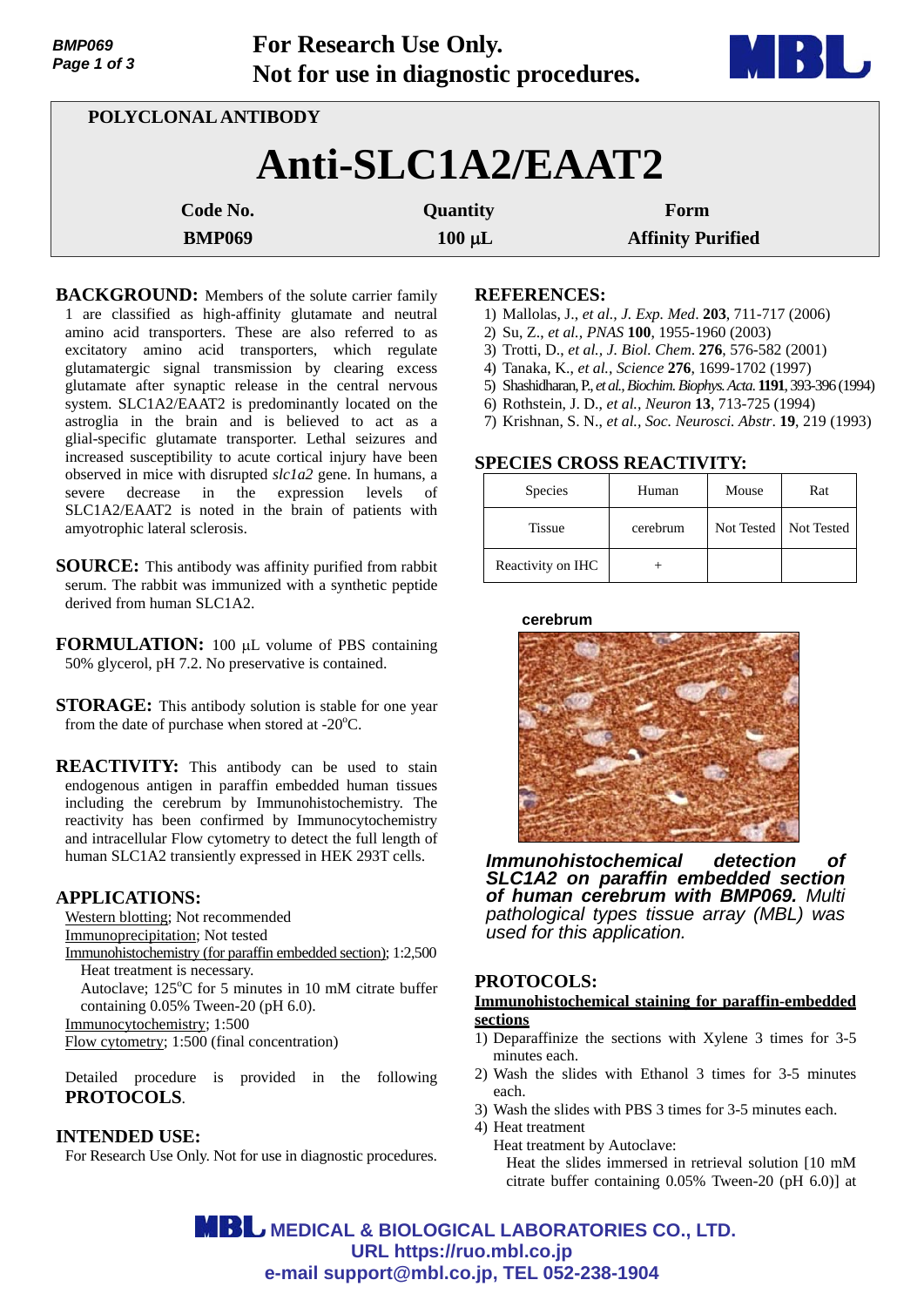125°C for 5 minutes in pressure boiler. After boiling, the slides should remain in the pressure boiler until the temperature is cooled down to 80°C. Let the immersed slides further cool down at room temperature for 40 minutes.

- 5) Remove the slides from the retrieval solution and cover each section with  $3\%$  H<sub>2</sub>O<sub>2</sub> in PBS for 10 minutes at room temperature to block endogenous peroxidase activity. Wash 3 times in PBS for 5 minutes each.
- 6) Remove the slides from PBS, wipe gently around each section and cover tissues with blocking buffer (0.5% BSA and 5% Normal goat serum in PBS) for 30 minutes at room temperature to block non-specific staining. Do not wash.
- 7) Tip off the blocking buffer, wipe gently around each section and cover tissues with primary antibody diluted with blocking buffer as suggested in the **APPLICATIONS**.

**Note:** It is essential for every laboratory to determine the optional titers of the primary antibody to obtain the best result.

- 8) Incubate the sections over night at  $4^{\circ}$ C.
- 9) Wash the slides 3 times in PBS for 5 minutes each.
- 10) Wipe gently around each section and cover tissues with Histostar (Ms+Rb) (MBL; code no. 8460). Incubate for 1 hour at room temperature. Wash as in step 9).
- 11) Visualize by reacting for 10 minutes with DAB substrate solution (MBL; code no. 8469). \*DAB is a suspect carcinogen and must be handled with care. Always wear gloves.
- 12) Wash the slides in water for 5 minutes.
- 13) Counter stain in hematoxylin for 1 minute, wash the slides 3 times in water for 5 minutes each, and then immerse the slides in PBS for 5 minutes. Dehydrate by immersing in Ethanol 3 times for 3 minutes each, followed by immersing in Xylene 3 times for 3 minutes each.
- 14) Now ready for mounting.

(Positive control for Immunohistochemistry; cerebrum)



*Immunocytochemical detection of SLC1A2 in 293T transiently expressing SLC5A6 (left) or SLC1A2 (right) with BMP069.*

## **Immunocytochemistry**

- 1) Culture the cells at an appropriate condition on a glass slide. (for example, spread  $1x10^4$  cells for one slide, then incubate in a  $CO<sub>2</sub>$  incubator for one night.)
- 2) Wash the cells 3 times with PBS.
- 3) Fix the cells by immersing the slide in PBS containing 4%

paraformaldehyde (PFA) for 15 minutes at  $4^{\circ}$ C.

- 4) Wash the slide 2 times with PBS containing 0.5% BSA.
- 5) Immerse the slide in PBS containing 0.1% Triton X-100, 0.5% BSA for 15 minutes at room temperature.
- 6) Immerse the slide in blocking buffer (0.1% Triton X-100, 0.5% BSA, 5% Normal goat serum in PBS) for 15 minutes at room temperature.
- 7) Tip off the washing buffer, add the primary antibody diluted with blocking buffer at a titer as suggested in the **APPLICATIONS** onto the cells and incubate for 2 hours at room temperature (Optimizations of antibody titer or incubation condition are recommended if necessary.)
- 8) Wash the slide 3 times with PBS containing 0.1% Triton X-100, 0.5% BSA.
- 9) Add 50  $\mu$ L of PE conjugated anti-rabbit IgG (Beckman Coulter; code no. 732743) at a titer of 1:200 diluted with blocking buffer. Incubate in the dark for 1 hour at room temperature.
- 10) Wash the slide 3 times with PBS containing 0.1% Triton X-100, 0.5% BSA.
- 11) Wipe excess liquid from slide but take care not to touch the cells. Never leave the cells to dry.
- 12) Promptly add mounting medium onto the slide, then put a cover slip on it.



**Azami green**

*Flow cytometric analysis of intracellular SLC1A2 expression on 293T transiently expressing SLC1A2 and Azami green\*. The staining intensity of BMP069 is shown in the vertical axis with Azami Green fluorescence on the horizontal axis.* 

#### **Flow cytometric analysis**

We usually use Fisher tubes or equivalents as reaction tubes for all steps described below.

- 1) Wash the cells 3 times with PBS containing 0.5% BSA.
- 2) Resuspend the cells with PBS containing 0.5% BSA  $(5x10^{\overline{6}}$  cells/mL).
- 3) Add 100  $\mu$ L of the cell suspension into each tube, and centrifuge at 500 x g for 1 minute at room temperature. Remove supernatant by careful aspiration.
- 4) Add 100  $\mu$ L of 4% paraformaldehyde (PFA) in PBS to the